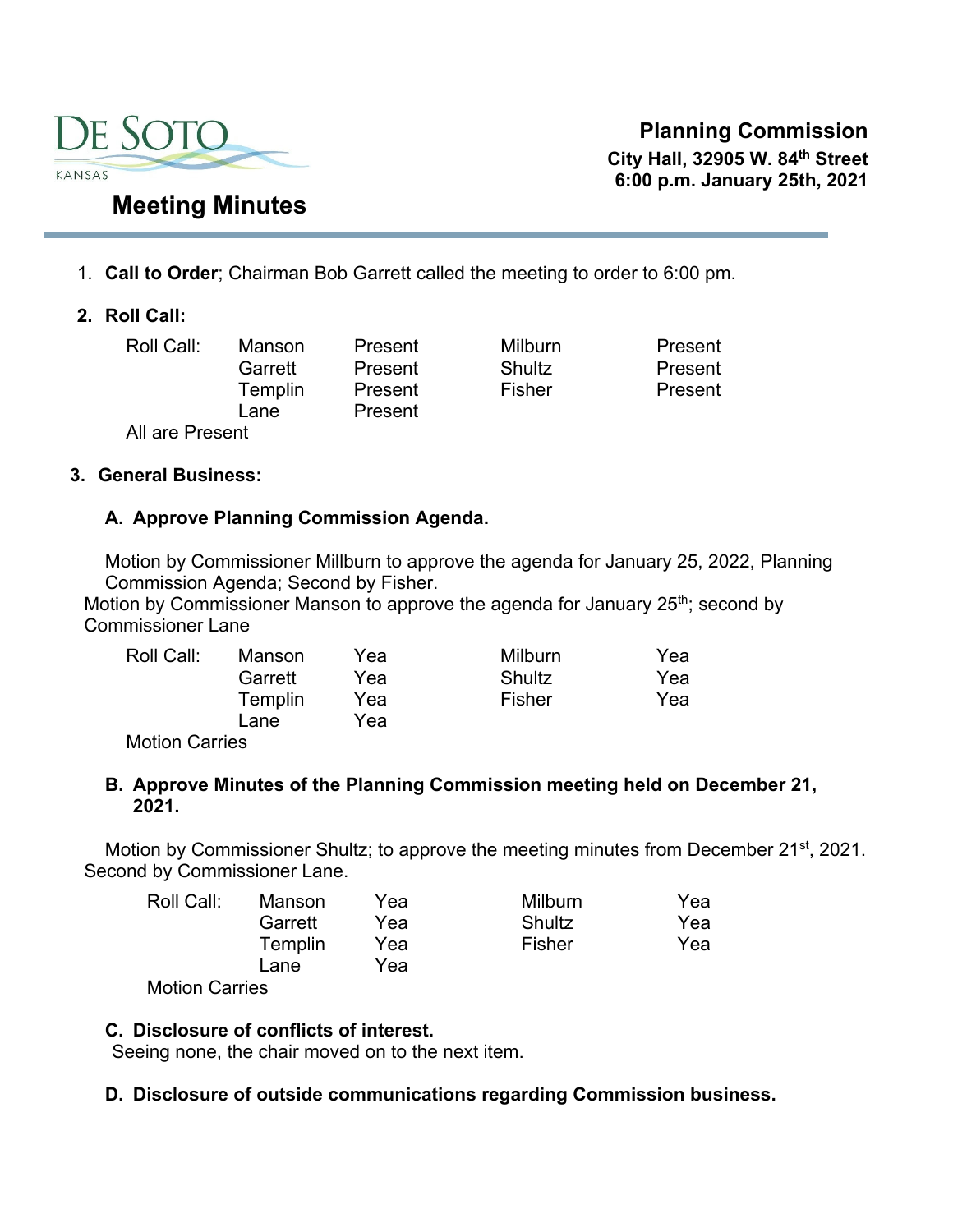Seeing none, the chair moved on to the next item.

#### **4. Call to Public:**

Members of the public who wish to address the Planning Commission regarding items not on the agenda may do so at this time. Any discussion is for information purposes only. No action will be taken. There is a four-minute time limit.

Seeing no one, the chair moved to the next item.

#### **5. Public Hearing:**

A. Consider text amendment to allow restaurant sales in the M1 zoning district

Brad Weisenburger led on this item. The text amendment for restaurant sales in the M1 zoning district. They include casual restaurants, pizza shops, delicateness, etc. He outlined the applicants, Mr. Goodcents, request to have food delivery services in the district. He recommended that the commission open the public hearing and approve the text amendment. Commissioner Templin asked which certification a drive-thru would be under. Mr. Wiesenberger discussed the zoning for the drive-thru restaurants in the downtown district. Commissioner Millburn asked how an owner would submit a site plan on an existing building. Brad answered that the applicant would need to submit an interior site plan.

| Speaker# | Name               | <b>Address</b>           | <b>Topic</b>                                                                                                                                                                                                                                                                                                                                                                                                                                                                                                                                                                                                                                                                                                                                                             |
|----------|--------------------|--------------------------|--------------------------------------------------------------------------------------------------------------------------------------------------------------------------------------------------------------------------------------------------------------------------------------------------------------------------------------------------------------------------------------------------------------------------------------------------------------------------------------------------------------------------------------------------------------------------------------------------------------------------------------------------------------------------------------------------------------------------------------------------------------------------|
|          | <b>Holly Barth</b> | 37070 W. 95th<br>street. | Discussed that she would like to see<br>restrictions on the roadside signs at<br>the Gabriel property. She asked about<br>the economic incentives related to<br>development at the Gabriel property.<br>Mr. Brungardt, City Administrator,<br>discussed the terms of the agreement<br>with Flint Development and the public<br>hearing requirements for economic<br>incentives. Mr. Patrick Reavey, City<br>Attorney, announced that retail<br>establishments would not qualify for a<br>tax abatement. Ms. Barth asked if the<br>public could speak about item 7a on<br>today's agenda during the meeting.<br>Chairman Garrett and Mr. Brungardt<br>explained the public comment process<br>in the meeting and that the item on<br>today's agenda is a discussion item. |

Chairman Bob Garrett opened the public hearing at 6:13 pm.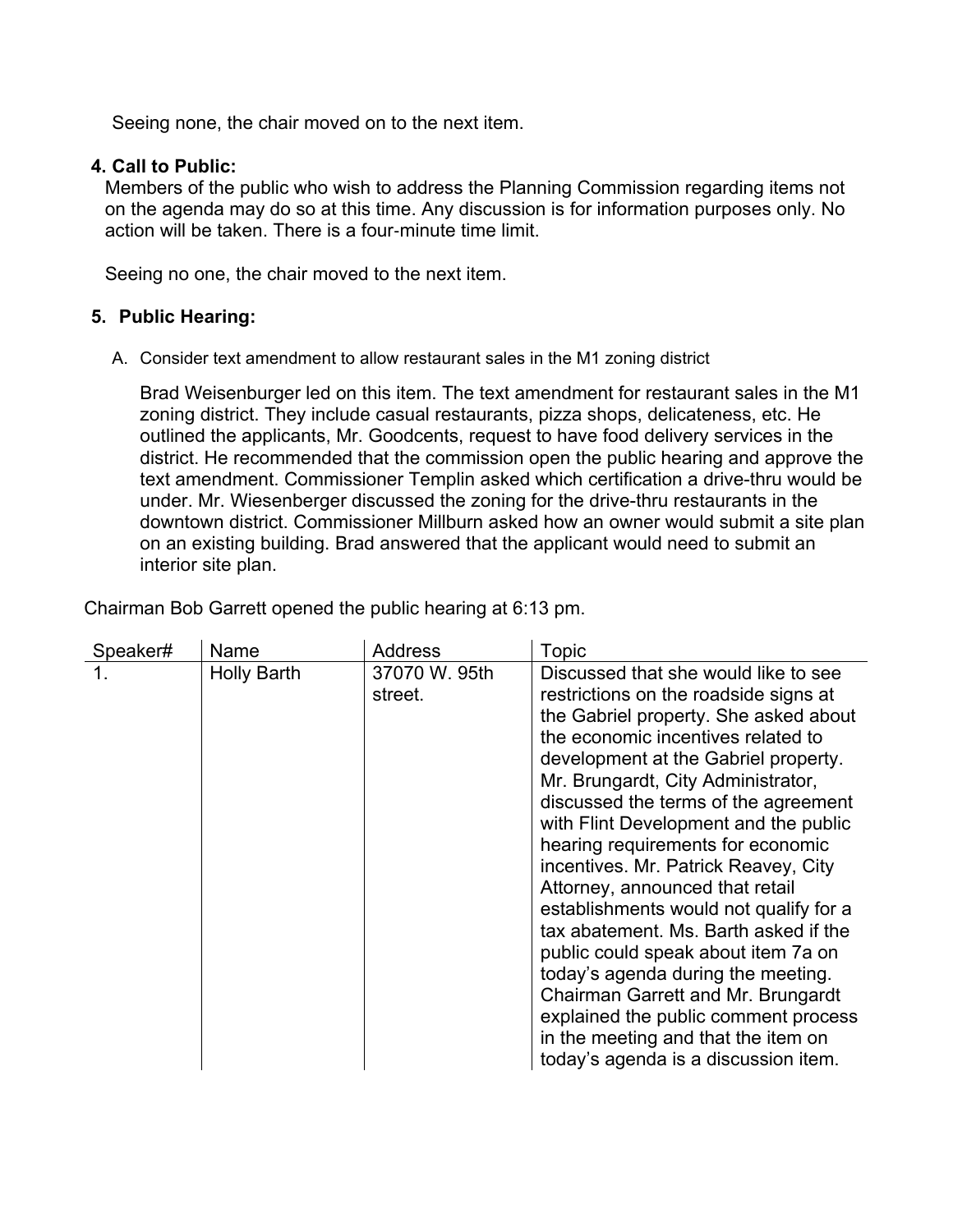| 2. | Rosemary Male       | 37265 W. 95th<br><b>Street</b> | Discussed her concerns with the<br>lighting at the Gabriel property. She<br>discussed her concern with screening<br>around the property, the types of<br>businesses allowable in the district,<br>and potential traffic sound around the<br>development.<br>She asked when the Industrial<br>revenue bonds for future development<br>at the Gabriel and Sunflower<br>properties would be issued. Mr. Mike<br>Burghardt answered that incentives<br>packages will come before the city<br>council sometime around March or<br>April of 2022. |
|----|---------------------|--------------------------------|---------------------------------------------------------------------------------------------------------------------------------------------------------------------------------------------------------------------------------------------------------------------------------------------------------------------------------------------------------------------------------------------------------------------------------------------------------------------------------------------------------------------------------------------|
| 3. | <b>Melissa Noel</b> | 10175 Edgerton<br>Road         | She discussed the special use permit<br>and how the golden criteria would<br>impact what could be in the area. Mr.<br>Mike Brungardt explained the special<br>use permit process and how they are<br>used.                                                                                                                                                                                                                                                                                                                                  |

The chair closed the budget hearing at 6:32 pm.

Commissioner Millburn asked if pole signs require special use permits. Mr. Brad Weisenburger replied that the pole signs would require a special use permit.

Motion by Commissioner Garret to recommend approval of the text amend with modification to the last three categories in C1 district be moved to special use inside of M1 district; Second by Commissioner Milburn.

| Roll Call: | Manson  | Yea | <b>Milburn</b> | Yea |
|------------|---------|-----|----------------|-----|
|            | Garrett | Yea | Shultz         | Yea |
|            | Templin | Yea | Fisher         | Yea |
|            | Lane    | Yea |                |     |
| .          |         |     |                |     |

Motion Carries

# **6. Old Business**

#### **7. New Business**: